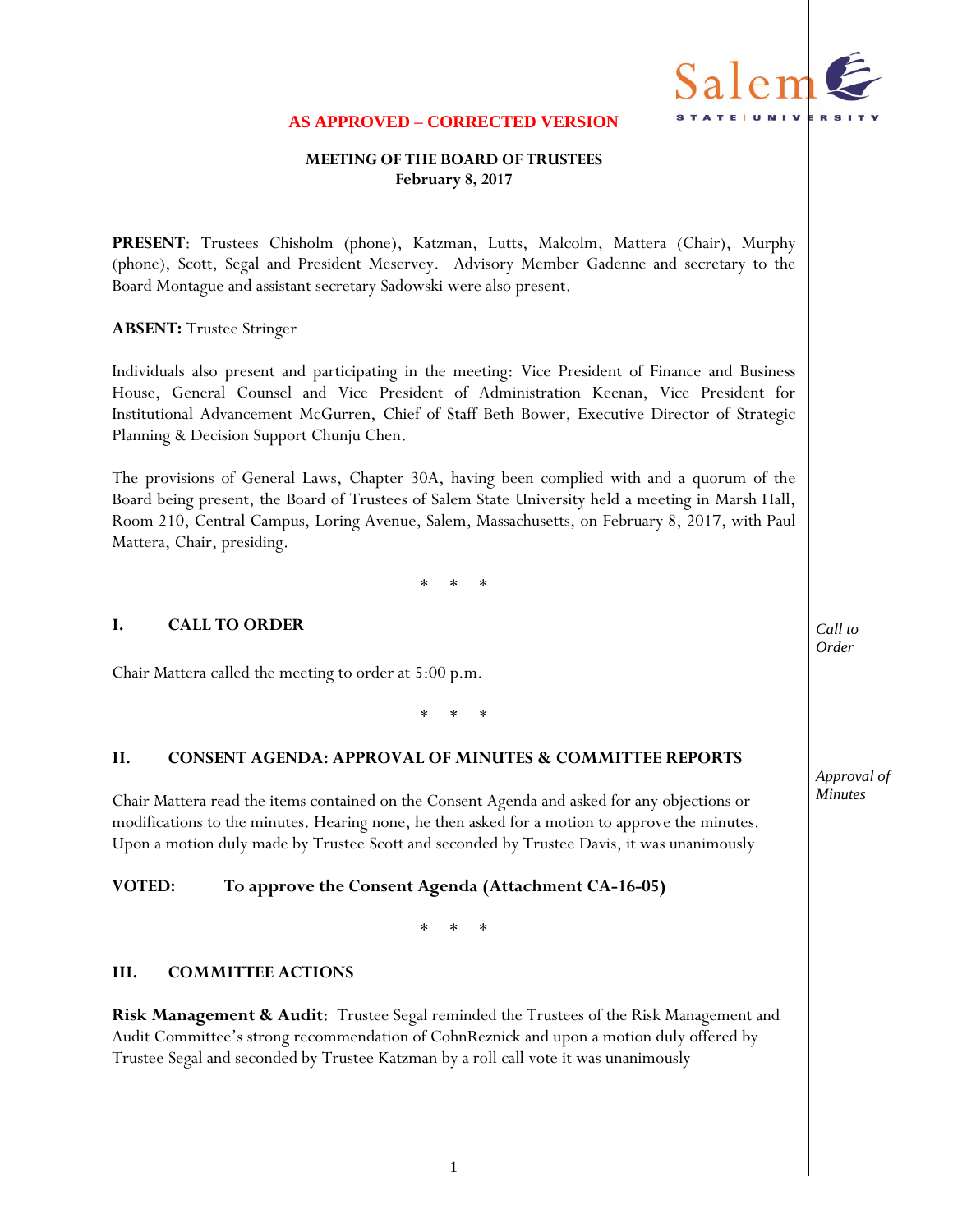## **VOTED: The Risk Management & Audit Committee hereby recommends that the Board of Trustees of Salem State University approve CohnReznick as the independent auditor for fiscal year 2017. (RMA-16-06)**

| Voting in the Affirmative: | Cabral, Chisholm, Davis, Katzman, Lutts,          |
|----------------------------|---------------------------------------------------|
|                            | Malcolm, Murphy, Scott, Segal and Mattera (chair) |
| Voting in the Negative:    | None                                              |
| Absent:                    | Stringer                                          |

**Academic Affairs & Student Life:** Trustee Davis introduced the next matter for consideration which was the approval of a M.S. program in Accounting and upon a motion duly made by Trustee Lutts and seconded by Trustees Segal by roll call vote it was unanimously

## **VOTED: To recommend to the full board the approval of a M.S. program in Accounting as presented. (AA-16-04)**

| Voting in the Affirmative: | Cabral, Chisholm, Davis, Katzman, Lutts,          |  |
|----------------------------|---------------------------------------------------|--|
|                            | Malcolm, Murphy, Scott, Segal and Mattera (chair) |  |
| Voting in the Negative:    | None                                              |  |
| Absent:                    | Stringer                                          |  |

Trustee Davis then introduced the next matter for discussion which concerned promoting Patricia Zaido to the rank of Professor Emerita. This was an administrative issue that should have taken place prior to Patricia Zaido's retirement and is now overdue. Upon a motion duly made by Trustee Katzman and seconded by Trustee Segal, by a roll call vote it was

## **VOTED: To recommend to the full board the personnel actions for Faculty and Promotion to the rank of Professor Emerita as presented (Patricia Zaido). (AA-16-05).**

| Voting in the Affirmative: | Cabral, Chisholm, Davis, Katzman, Lutts,  |  |
|----------------------------|-------------------------------------------|--|
|                            | Malcolm, Murphy, Scott, Segal and Mattera |  |
|                            | (chair)                                   |  |
| Voting in the Negative:    | None                                      |  |
| Absent:                    | Stringer                                  |  |

## **Finance & Facilities Committee:**

Trustee Lutts introduced the next two items on the agenda as administrative issues regarding updating the university's bank accounts. Bank of America is the parking account in which a third party vendor collects parking fines and deposits these fees into the university account. TD Bank is a university money market account. Upon a motion duly made by Trustee Scott and seconded by Trustee Katzman, by a roll call vote it was unanimously

*Risk Management & Audit Approval of CohnReznick*

*Academic Affairs & Student Life*

*MS Program in Accounting*

*Personnel Action – Promotion of Patricia Zaido to Professor Emerita*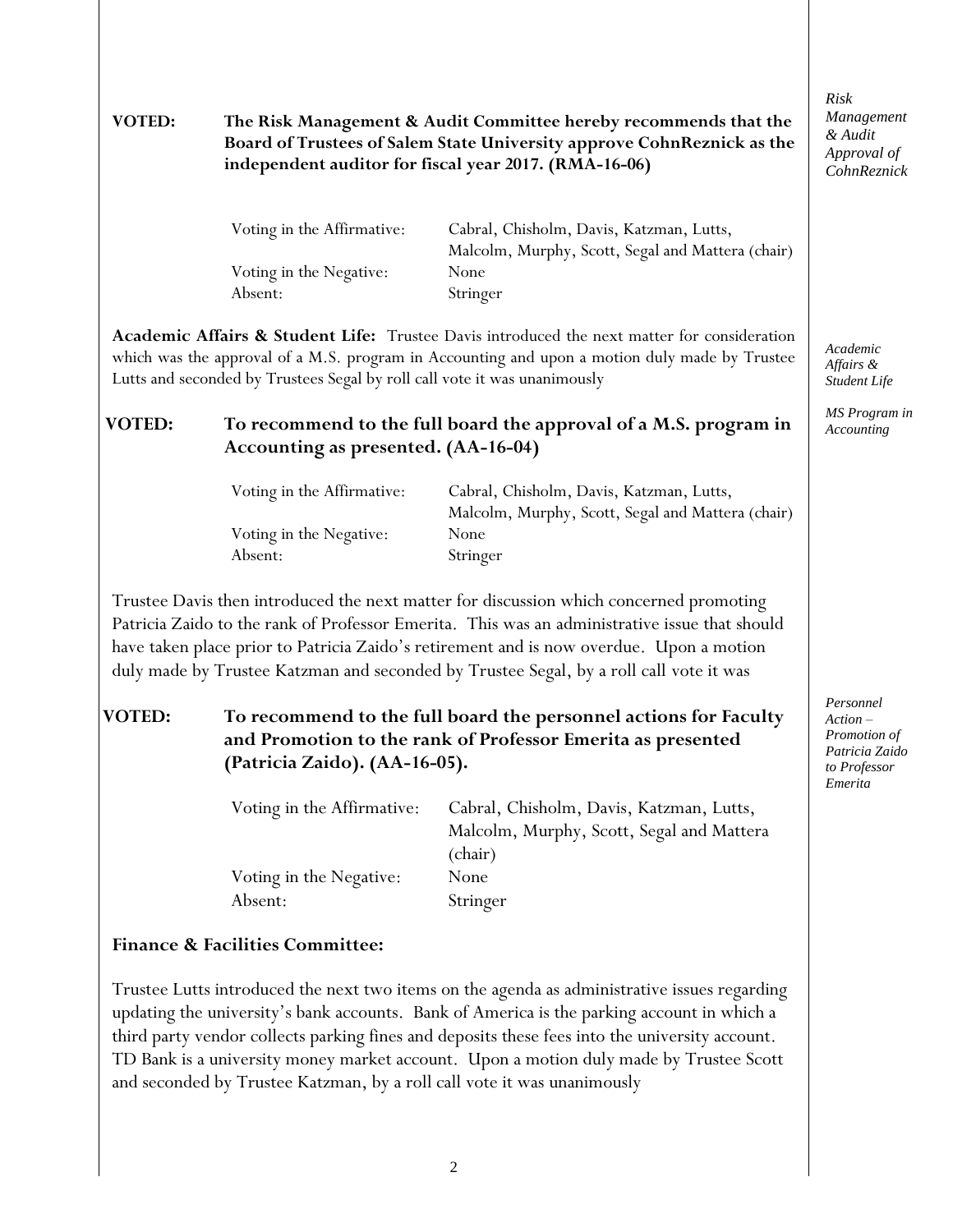## **VOTED: That the Board of Trustees approves the Bank of America Banking Resolution and Certificate of Incumbency per Attachment A. (FF-16-03)**

| Voting in the Affirmative: | Cabral, Chisholm, Davis, Katzman, Lutts,  |  |
|----------------------------|-------------------------------------------|--|
|                            | Malcolm, Murphy, Scott, Segal and Mattera |  |
|                            | (chair)                                   |  |
| Voting in the Negative:    | None                                      |  |
| Absent:                    | Stringer                                  |  |

On a motion duly made by Trustee Katzman and seconded by Trustee Scott, by a roll call vote it was unanimously

## **VOTED: That the Board of Trustees approves the TD Bank Governmental Entity Certificate of Resolution per Attachment B. (FF-16-04)**

| Voting in the Affirmative: | Cabral, Chisholm, Davis, Katzman, Lutts,<br>Malcolm, Murphy, Scott, Segal and Mattera |  |
|----------------------------|---------------------------------------------------------------------------------------|--|
| Voting in the Negative:    | (chair)<br>None                                                                       |  |
| Absent:                    | Stringer                                                                              |  |

\* \*

## **IV. REPORT OF THE PRESIDENT**

President Meservey shared that Five Salem State University students won a total of six regional awards in an annual competition held by the John F. Kennedy Center for the Performing Arts. The Kennedy Center's American College Theater Festival is a national theater program involving 20,000 students from colleges and universities nationwide each year.

\* \* \*

### **V. REPORT OF THE CHAIR**

Chair Mattera discussed the presidential search and updated the Board on the Search Committee's work.

\* \* \*

## **VI. OLD BUSINESS**

None

\* \* \*

### **VII. NEW BUSINESS**

*Finance & Facilities*

*Banking Resolution & Certificate of Incumbency (Bank of America & TD Bank)*

*Banking Resolution & Certificate of Incumbency (Bank of America & TD Bank)*

*Report of the President*

*Report of the Chair*

*Old Business*

*New Business*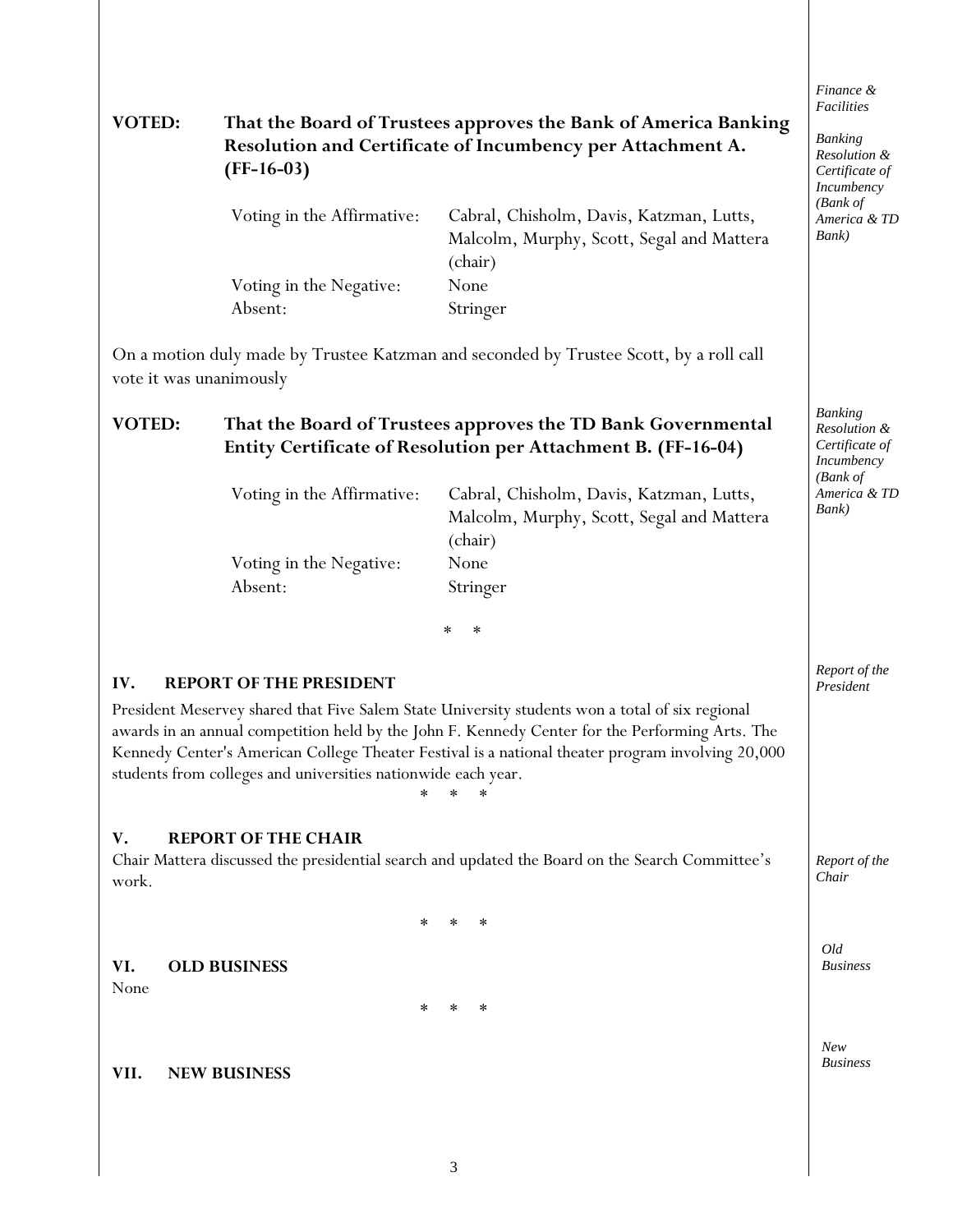**Title IX -** Counsel and Vice President of Administration John Keenan introduced the next matter of business Title IX and sexual assault awareness. Title IX of the Education Amendments of 1972 prohibits discrimination on the basis of sex in any federally funded education program or activity. In addition, Title IX covers sexual violence and reminds schools of their responsibilities to take immediate and effective steps to respond to sexual violence. Vice President Keenan introduced his team to explain the Title IX procedure on campus: assistant vice president for Student Life Carla Panzella, assistant dean of students, for wellness, counseling and health Elisa Castillo, director of residence life Neil Andrito, assistant vice president of public safety and risk management Gene LeBonte and program coordinator for the Prevention Education and Advocacy Response (PEAR) Colleen Armstrong.

The Title IX team shared some facts regarding sexual assault including that most (94 percent) of victims were women. The majority (90 percent) of victims knew the perpetrator. The perpetrator was most often the victim's friend, acquaintance, classmate, boyfriend, or exboyfriend and that nearly 40 percent of victims delayed reporting the sexual assault to their college or university. On average the victim's reporting delay was 11 months.

All incoming student experience multiple education and prevent programs and messages during orientation and the first 6 weeks of the semester. This includes a focus on violence prevention, university policies and resources. Training for departments and staff is also available. Advocacy and resources are available to support students impacted by relationship violence, sexual violence and/or stalking both on-campus and off-campus. A complete listing of resources available and the university's Title IX "Student on Student Process for reports of sexual assault, dating or domestic violence, stalking and sexual harassment is attached hereto.

**Presidential Search –** Trustee Chisholm provided a brief overview of the Presidential Search Committee's work including their recent selection of a search firm, Witt Kieffer to assist with the interview process. Chair Mattera invited Lucy Leske of Witt Kieffer who was present to join the Board and a discussion ensued regarding the characteristics the Board would like to see in a president. A number of qualities were mentioned including:

Entrepreneurial skills Ability to partner with others (understanding of public/private partnerships) Experience or interest in student interaction Ability to fundraise Understanding/ability to work political landscape Experience or commitment to public education

Lucy thanked the Trustees for their comments and noted that she would be on campus meeting with several campus groups and talking with Trustees who were unable to attend today's meeting.

*Presidential Search*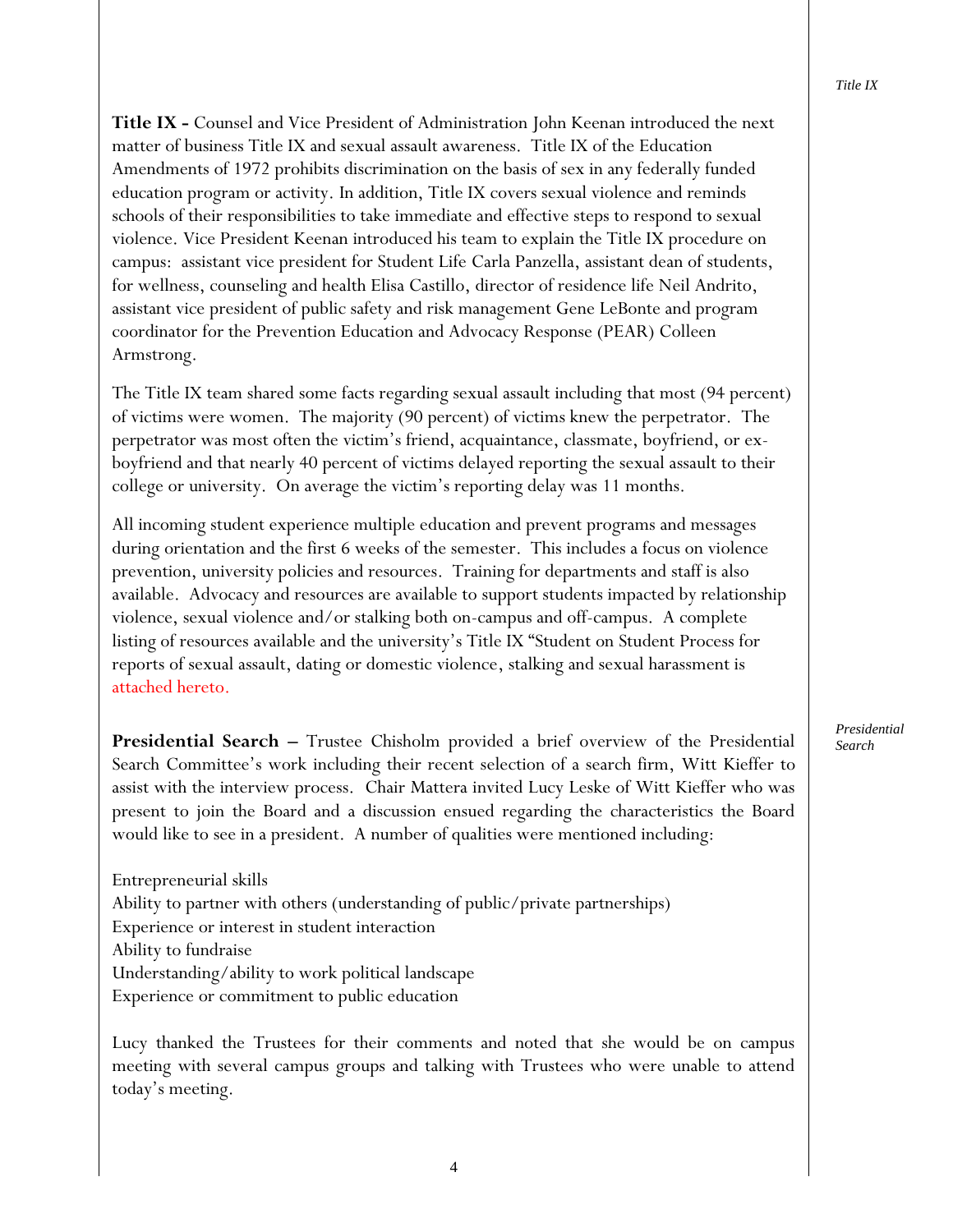**Appointment of Committee to Draft Off-site Agenda** – Chair Mattera reminded the Trustees that the Off-site meeting is fast approaching and will be held on Monday, June  $12<sup>th</sup>$ at the Hawthorne Hotel. To plan the agenda for the Off-site he appointed Trustees Scott, Katzman and Murphy.

Appointment of Nominating Committee – Chair Mattera informed that committee that as chair it was his duty to appoint a nominating committee and that is was the Nominating Committee's duty to nominate the chair and vice-chair so that the nominations may be confirmed at the June meeting. Chair Mattera appointed Trustees Katzman (chair), Malcolm and Scott to the Nominating Committee.

\* \*

## **VIII. OPEN FORUM**

Chair Mattera opened the meeting to questions and comments from the floor at 6:52 pm and hearing none closed the forum shortly thereafter.

Chair Mattera then asked for a motion for the Board to go into Executive Session.

Upon a motion duly made by Trustee Lutts and seconded by Trustee Davis it was unanimously

## **VOTED: To adjourn to Executive Session**

| Voting in the Affirmative: | Cabral, Chisholm, Davis, Katzman, Lutts,  |  |
|----------------------------|-------------------------------------------|--|
|                            | Malcolm, Murphy, Scott, Segal and Mattera |  |
|                            | (chair)                                   |  |
| Voting in the Negative:    | None                                      |  |
| Absent:                    | Stringer                                  |  |

When the Board had completed its discussion, it voted to come out of Executive Session at 7:10 pm.

\* \* \*

## **IX. ADJOURNMENT**

There being no further business to come before the Board and on a motion duly made by Trustee Segal and seconded by Lutts it was unanimously

## **VOTED: To adjourn the meeting at 7:12 p.m.**

*Appointment of Off-site Committee*

*Corrected text added – Nominating Committee Appointed*

*Open Forum*

*Adjournment*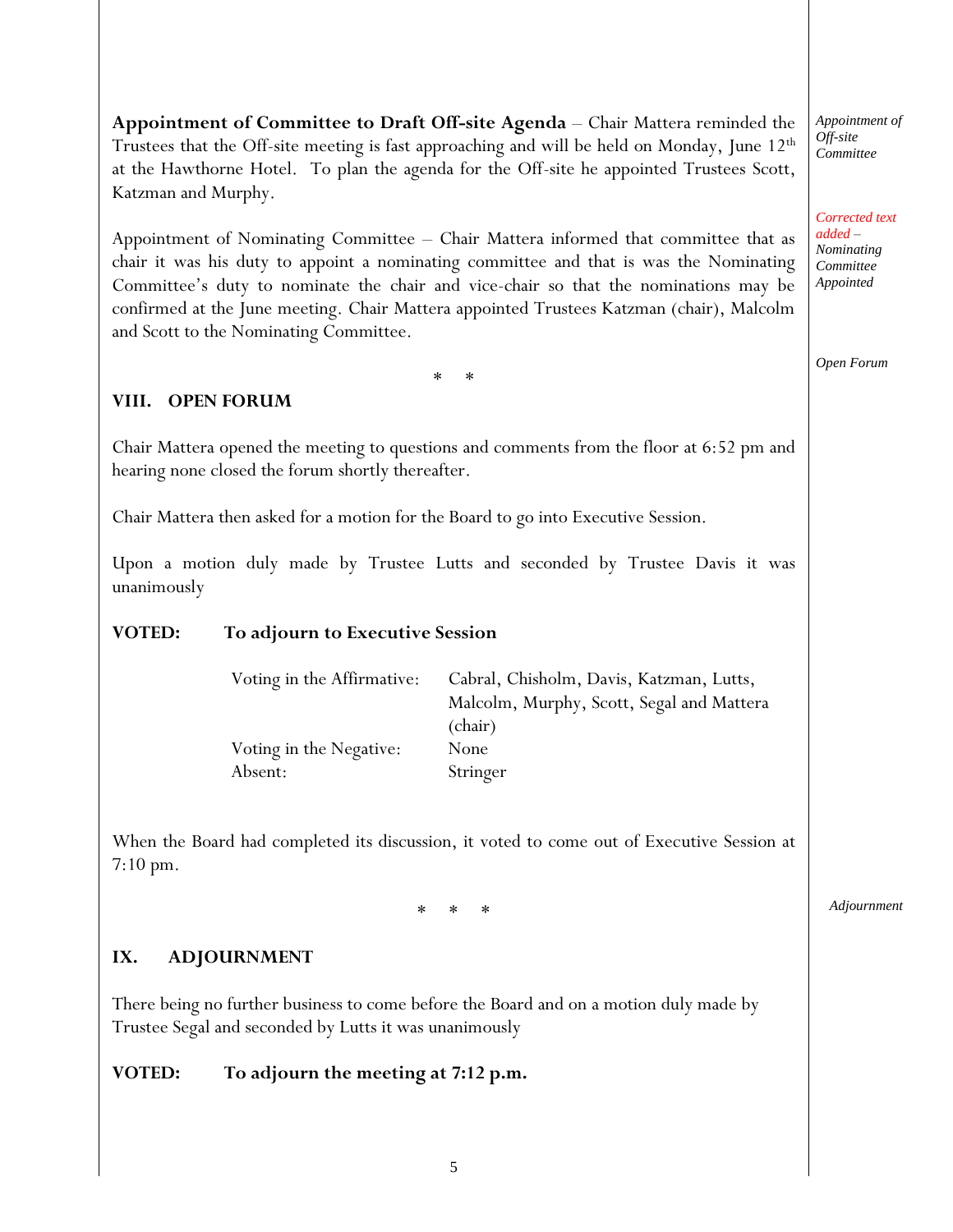Voting in the Negative: None Absent: Stringer

Voting in the Affirmative: Cabral, Chisholm, Davis, Katzman, Lutts, Malcolm, Murphy, Scott, Segal and Mattera (chair)

Respectfully submitted,

Africa Magnie Mexervery

Patricia Maguire Meservey President

hjeke kontagee

Lynne Montague Secretary to the Board of Trustees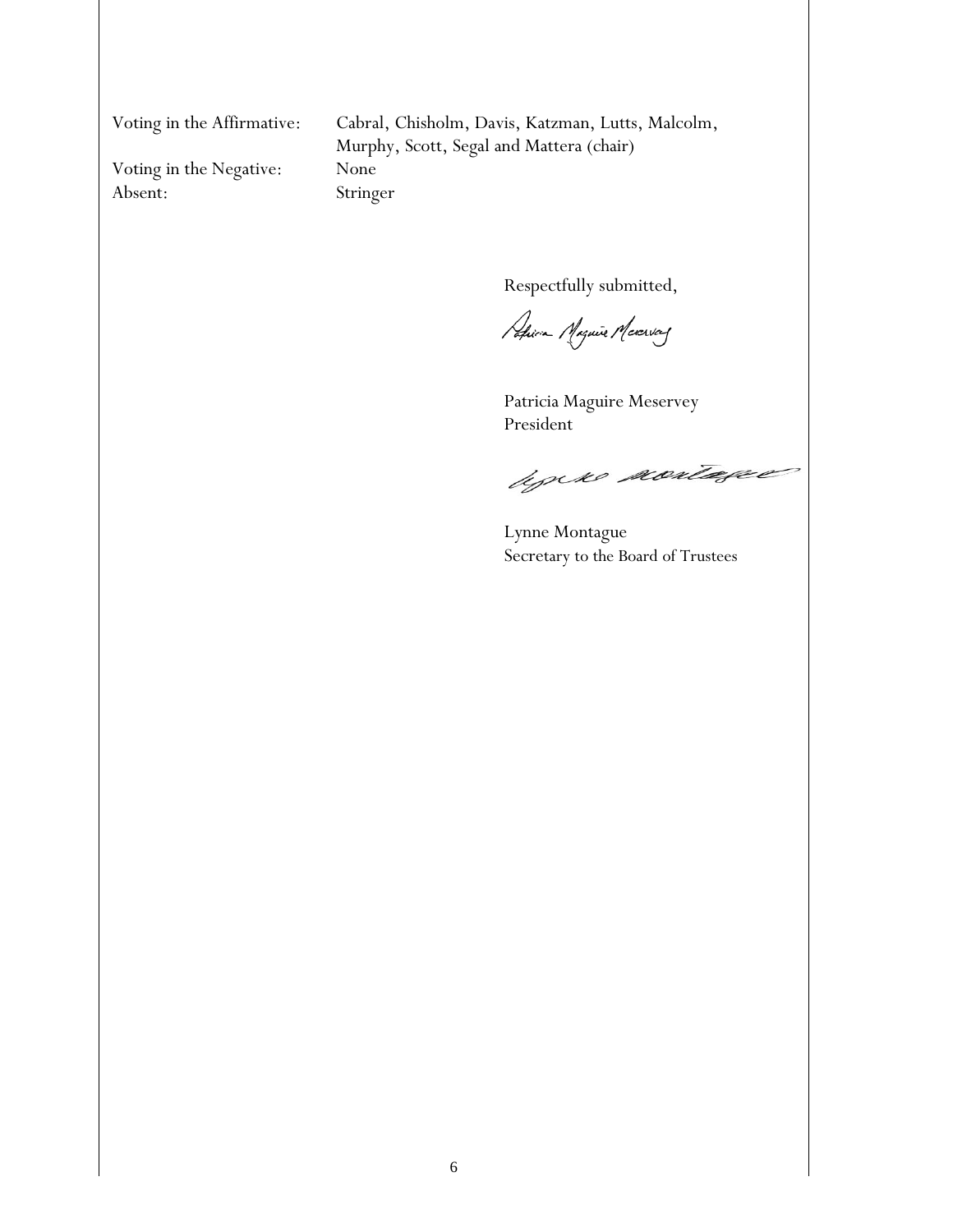#### **MEETING OF THE BOARD OF TRUSTEES**

February 8, 2017

\*Sullivan Room at the Enterprise Center (please note alternate meeting location) Loring Avenue Salem State University Salem, Massachusetts

Consent Agenda

Minutes to be approved: October 13, 2016Board of Trustee: OCXOLXXXXXXXX

Draft Committee Motions to be Considered:

#### Committee: Risk Management & Audit

at the Board of<br>dependent auditor<br>Accounting as<br>and Promotion to<br>solution and<br>x Certificate of<br>Page 4 of 624 **Motion:** for fiscal year 2017.

#### Committee: Academic Affairs & Student Life

- Motion 1: presented
- Motion 2: the rank of Professor Emerita as presented.

### Committee: Finance & Facilities Committee

- Motions: Certificate of Incumbency Per Attachment A.
- Motions: Resolution Per Attachment B.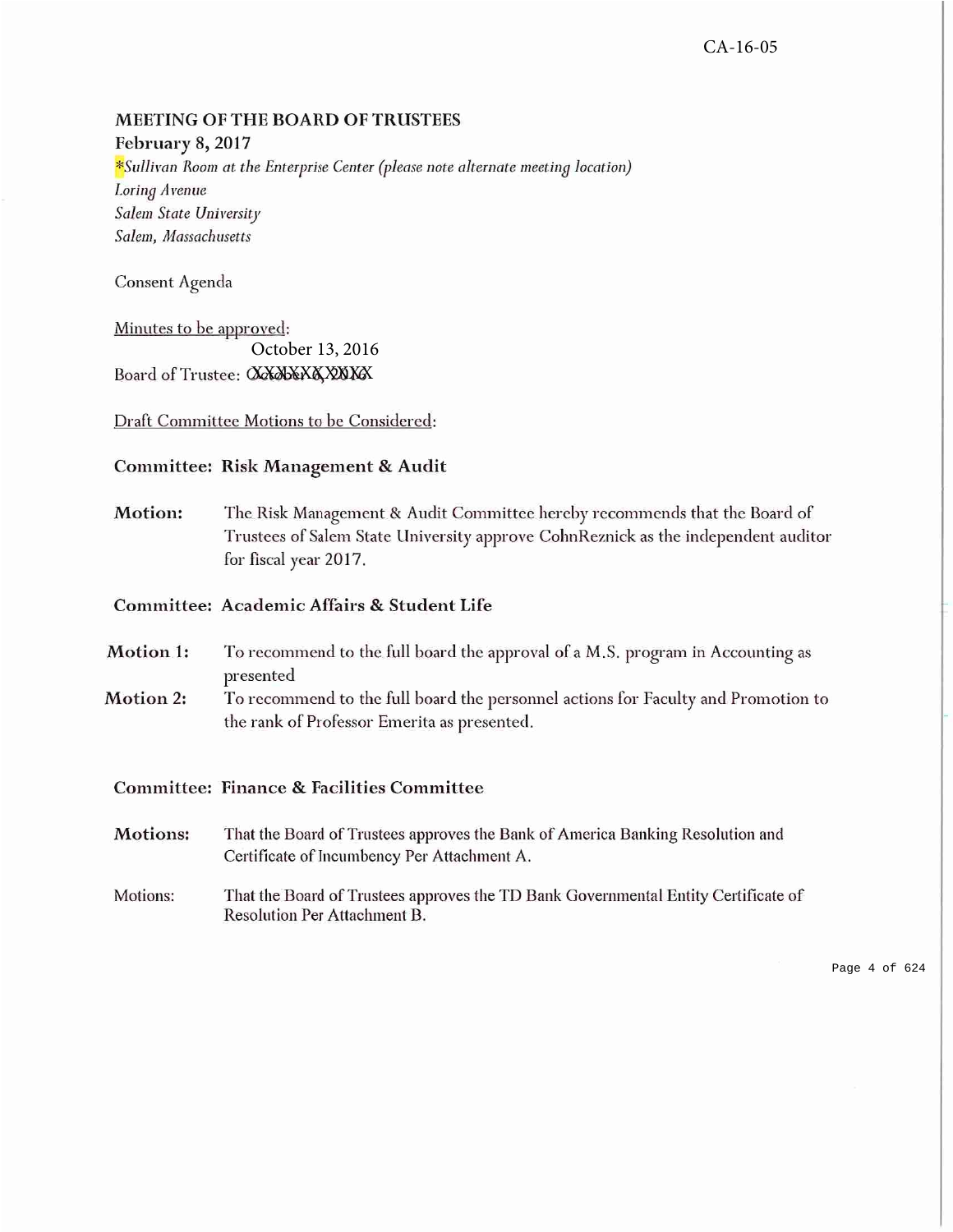

## **Deposit Account & Treasury Management Services Banking Resolution and Certificate of Incumbency**

| <b>CLIENT INFORMATION</b><br>Please select one of the following options:<br>New Resolution/Incumbency<br>Update Incumbency (Used to Add or Delete individual authorized signers)<br>$ \nabla $<br>Supersede Resolution/Incumbency (Replaces any and all prior banking resolutions)<br>ORGANIZATION LEGAL NAME (Must match legal name indicated in company formation documents)<br><b>Salem State University</b><br>. This Banking Resolution and Certificate of Incumbency will apply to all accounts the Organization maintains with us.<br>• The Organization adopts the following Banking Resolution and Certificate of Incumbency (with specimen signatures)*<br>The undersigned certifies that:<br>1) Any individual (each an "Authorized Signer") with any of the following Titles<br><b>Associate Vice President for Business Affairs</b><br><b>Vice President for Finance and Business</b><br>Controller<br>is authorized, acting alone, including by electronic signature, electronic record or other electronic form, (a) to establish accounts from time to time for the<br>Organization at Bank of America, N.A. (the "Bank"), as well as to operate and close such accounts, (b) to enter into any and all agreements and<br>transactions contemplated by the provision of treasury management services by the Bank, including but not limited to Electronic Funds Transfer Services,<br>and (c) designate persons to operate each such accounts including closing the account, and to designate persons to act in the name and on behalf of the<br>Organization/Client with respect to the establishment and operation of treasury management services.<br>2) the person whose signature, name, and title appear in the "AGREEMENT, TAX INFORMATION CERTIFICATION and AUTHORIZATION" section of the<br>Deposit Account Documentation Signature Card ("Signature Card") and those persons listed below on the Incumbency Certificate, are Authorized Signers<br>who are authorized, including by electronic signature, electronic record or other electronic form, to establish accounts and to designate persons to operate<br>each such account and to execute contracts and agreements (including treasury management service agreements, including but not limited to Electronic<br>Funds Transfer Agreements) with the Bank and that the signatures of such Authorized Signers are genuine.<br>3) the persons who signed in the Designated Account Signers section of the Signature Card are authorized to operate any accounts opened with the<br>deposit account documentation unless otherwise noted on the Signature Card, and that the signatures of such Designated Account Signers are genuine.<br>4) the foregoing is a complete, true and correct copy of the banking resolutions adopted by the Board of Directors, the Members or the General Partners,<br>Commission, Council or Governing Board as applicable, of the Organization, government entity or authority and that the resolutions are still in full force and<br>effect and have not been amended or revoked and do not exceed the objects or powers of the Organization, government entity, authority or the powers of<br>its management or Governing Board, Commission or Council.<br><b>Incumbency Certificate:</b><br><b>Title</b><br><b>Add/Delete</b><br><b>Signature</b><br>Name<br>Joseph F. X. Donovan<br><b>Associate VP for Bus Affairs</b><br>Add<br>Karen P. House<br><b>VP for Finance &amp; Business</b><br>Add<br>Russell J. Bethoney<br>Controller<br>Add<br>* If you choose to provide your own Banking Resolution and Certificate of Incumbency (with specimen signatures), it must be attached to the signature card.<br>This Banking Resolution and Certificate of Incumbency must be signed as follows:<br>• Corporations: Secretary or assistant secretary of the company must sign.<br>• Any Partnership type: One of the general partners must sign. If the general partner is an organization, show the name of the general partner and<br>include capacity of signer.<br>• Limited Liability Company:<br>" Member Managed LLC: One of the members or an officer of the company must sign. If the member or manager is an organization, show the<br>name of the member or manager and include capacity of signer.<br>" Manager Managed LLC: The manager or managers or an officer authorized of the company must sign. If the member or manager is an<br>organization, show the name of the member or manager and include capacity of signer.<br>. Other unincorporated organizations: An officer of the organization who is authorized by the by-laws or operating agreement of the company must sign.<br>. Government entities, authorities or agencies: An authorized signer of the government entity/authority who is authorized by the statutes must sign.<br>In Witness Whereof, I have hereunto set my hand as (title) of the Organization listed above<br>Vice President for Finance and Business<br>Title:<br>Type or Print Name of Certifying Individual<br>Karen P. House<br>Name of Company who is General Partner or Member, leave blank if not applicable. (Type or print Name of company including the legal<br>name of any member, managing member, manager, or general partner who is signing and who is not an individual)<br>Date:<br>Signature:<br>Page 1 of 1 |        | Note: Please enable Macros |                   |
|-------------------------------------------------------------------------------------------------------------------------------------------------------------------------------------------------------------------------------------------------------------------------------------------------------------------------------------------------------------------------------------------------------------------------------------------------------------------------------------------------------------------------------------------------------------------------------------------------------------------------------------------------------------------------------------------------------------------------------------------------------------------------------------------------------------------------------------------------------------------------------------------------------------------------------------------------------------------------------------------------------------------------------------------------------------------------------------------------------------------------------------------------------------------------------------------------------------------------------------------------------------------------------------------------------------------------------------------------------------------------------------------------------------------------------------------------------------------------------------------------------------------------------------------------------------------------------------------------------------------------------------------------------------------------------------------------------------------------------------------------------------------------------------------------------------------------------------------------------------------------------------------------------------------------------------------------------------------------------------------------------------------------------------------------------------------------------------------------------------------------------------------------------------------------------------------------------------------------------------------------------------------------------------------------------------------------------------------------------------------------------------------------------------------------------------------------------------------------------------------------------------------------------------------------------------------------------------------------------------------------------------------------------------------------------------------------------------------------------------------------------------------------------------------------------------------------------------------------------------------------------------------------------------------------------------------------------------------------------------------------------------------------------------------------------------------------------------------------------------------------------------------------------------------------------------------------------------------------------------------------------------------------------------------------------------------------------------------------------------------------------------------------------------------------------------------------------------------------------------------------------------------------------------------------------------------------------------------------------------------------------------------------------------------------------------------------------------------------------------------------------------------------------------------------------------------------------------------------------------------------------------------------------------------------------------------------------------------------------------------------------------------------------------------------------------------------------------------------------------------------------------------------------------------------------------------------------------------------------------------------------------------------------------------------------------------------------------------------------------------------------------------------------------------------------------------------------------------------------------------------------------------------------------------------------------------------------------------------------------------------------------------------------------------------------------------------------------------------------------------------------------------------------------------------------------------------------------------------------------------------------------------------------------------------------------------------------------------------------------------------------------------------------------------------------------------------------------------------------------------------------------------------------------------------------------------------------------------------------------------------------------------------------------------------------------------------------------------------------------------------------------------------------|--------|----------------------------|-------------------|
|                                                                                                                                                                                                                                                                                                                                                                                                                                                                                                                                                                                                                                                                                                                                                                                                                                                                                                                                                                                                                                                                                                                                                                                                                                                                                                                                                                                                                                                                                                                                                                                                                                                                                                                                                                                                                                                                                                                                                                                                                                                                                                                                                                                                                                                                                                                                                                                                                                                                                                                                                                                                                                                                                                                                                                                                                                                                                                                                                                                                                                                                                                                                                                                                                                                                                                                                                                                                                                                                                                                                                                                                                                                                                                                                                                                                                                                                                                                                                                                                                                                                                                                                                                                                                                                                                                                                                                                                                                                                                                                                                                                                                                                                                                                                                                                                                                                                                                                                                                                                                                                                                                                                                                                                                                                                                                                                                                                                       |        |                            |                   |
|                                                                                                                                                                                                                                                                                                                                                                                                                                                                                                                                                                                                                                                                                                                                                                                                                                                                                                                                                                                                                                                                                                                                                                                                                                                                                                                                                                                                                                                                                                                                                                                                                                                                                                                                                                                                                                                                                                                                                                                                                                                                                                                                                                                                                                                                                                                                                                                                                                                                                                                                                                                                                                                                                                                                                                                                                                                                                                                                                                                                                                                                                                                                                                                                                                                                                                                                                                                                                                                                                                                                                                                                                                                                                                                                                                                                                                                                                                                                                                                                                                                                                                                                                                                                                                                                                                                                                                                                                                                                                                                                                                                                                                                                                                                                                                                                                                                                                                                                                                                                                                                                                                                                                                                                                                                                                                                                                                                                       |        |                            |                   |
|                                                                                                                                                                                                                                                                                                                                                                                                                                                                                                                                                                                                                                                                                                                                                                                                                                                                                                                                                                                                                                                                                                                                                                                                                                                                                                                                                                                                                                                                                                                                                                                                                                                                                                                                                                                                                                                                                                                                                                                                                                                                                                                                                                                                                                                                                                                                                                                                                                                                                                                                                                                                                                                                                                                                                                                                                                                                                                                                                                                                                                                                                                                                                                                                                                                                                                                                                                                                                                                                                                                                                                                                                                                                                                                                                                                                                                                                                                                                                                                                                                                                                                                                                                                                                                                                                                                                                                                                                                                                                                                                                                                                                                                                                                                                                                                                                                                                                                                                                                                                                                                                                                                                                                                                                                                                                                                                                                                                       |        |                            |                   |
|                                                                                                                                                                                                                                                                                                                                                                                                                                                                                                                                                                                                                                                                                                                                                                                                                                                                                                                                                                                                                                                                                                                                                                                                                                                                                                                                                                                                                                                                                                                                                                                                                                                                                                                                                                                                                                                                                                                                                                                                                                                                                                                                                                                                                                                                                                                                                                                                                                                                                                                                                                                                                                                                                                                                                                                                                                                                                                                                                                                                                                                                                                                                                                                                                                                                                                                                                                                                                                                                                                                                                                                                                                                                                                                                                                                                                                                                                                                                                                                                                                                                                                                                                                                                                                                                                                                                                                                                                                                                                                                                                                                                                                                                                                                                                                                                                                                                                                                                                                                                                                                                                                                                                                                                                                                                                                                                                                                                       |        |                            |                   |
|                                                                                                                                                                                                                                                                                                                                                                                                                                                                                                                                                                                                                                                                                                                                                                                                                                                                                                                                                                                                                                                                                                                                                                                                                                                                                                                                                                                                                                                                                                                                                                                                                                                                                                                                                                                                                                                                                                                                                                                                                                                                                                                                                                                                                                                                                                                                                                                                                                                                                                                                                                                                                                                                                                                                                                                                                                                                                                                                                                                                                                                                                                                                                                                                                                                                                                                                                                                                                                                                                                                                                                                                                                                                                                                                                                                                                                                                                                                                                                                                                                                                                                                                                                                                                                                                                                                                                                                                                                                                                                                                                                                                                                                                                                                                                                                                                                                                                                                                                                                                                                                                                                                                                                                                                                                                                                                                                                                                       |        |                            |                   |
|                                                                                                                                                                                                                                                                                                                                                                                                                                                                                                                                                                                                                                                                                                                                                                                                                                                                                                                                                                                                                                                                                                                                                                                                                                                                                                                                                                                                                                                                                                                                                                                                                                                                                                                                                                                                                                                                                                                                                                                                                                                                                                                                                                                                                                                                                                                                                                                                                                                                                                                                                                                                                                                                                                                                                                                                                                                                                                                                                                                                                                                                                                                                                                                                                                                                                                                                                                                                                                                                                                                                                                                                                                                                                                                                                                                                                                                                                                                                                                                                                                                                                                                                                                                                                                                                                                                                                                                                                                                                                                                                                                                                                                                                                                                                                                                                                                                                                                                                                                                                                                                                                                                                                                                                                                                                                                                                                                                                       |        |                            |                   |
|                                                                                                                                                                                                                                                                                                                                                                                                                                                                                                                                                                                                                                                                                                                                                                                                                                                                                                                                                                                                                                                                                                                                                                                                                                                                                                                                                                                                                                                                                                                                                                                                                                                                                                                                                                                                                                                                                                                                                                                                                                                                                                                                                                                                                                                                                                                                                                                                                                                                                                                                                                                                                                                                                                                                                                                                                                                                                                                                                                                                                                                                                                                                                                                                                                                                                                                                                                                                                                                                                                                                                                                                                                                                                                                                                                                                                                                                                                                                                                                                                                                                                                                                                                                                                                                                                                                                                                                                                                                                                                                                                                                                                                                                                                                                                                                                                                                                                                                                                                                                                                                                                                                                                                                                                                                                                                                                                                                                       |        |                            |                   |
|                                                                                                                                                                                                                                                                                                                                                                                                                                                                                                                                                                                                                                                                                                                                                                                                                                                                                                                                                                                                                                                                                                                                                                                                                                                                                                                                                                                                                                                                                                                                                                                                                                                                                                                                                                                                                                                                                                                                                                                                                                                                                                                                                                                                                                                                                                                                                                                                                                                                                                                                                                                                                                                                                                                                                                                                                                                                                                                                                                                                                                                                                                                                                                                                                                                                                                                                                                                                                                                                                                                                                                                                                                                                                                                                                                                                                                                                                                                                                                                                                                                                                                                                                                                                                                                                                                                                                                                                                                                                                                                                                                                                                                                                                                                                                                                                                                                                                                                                                                                                                                                                                                                                                                                                                                                                                                                                                                                                       |        |                            |                   |
|                                                                                                                                                                                                                                                                                                                                                                                                                                                                                                                                                                                                                                                                                                                                                                                                                                                                                                                                                                                                                                                                                                                                                                                                                                                                                                                                                                                                                                                                                                                                                                                                                                                                                                                                                                                                                                                                                                                                                                                                                                                                                                                                                                                                                                                                                                                                                                                                                                                                                                                                                                                                                                                                                                                                                                                                                                                                                                                                                                                                                                                                                                                                                                                                                                                                                                                                                                                                                                                                                                                                                                                                                                                                                                                                                                                                                                                                                                                                                                                                                                                                                                                                                                                                                                                                                                                                                                                                                                                                                                                                                                                                                                                                                                                                                                                                                                                                                                                                                                                                                                                                                                                                                                                                                                                                                                                                                                                                       |        |                            |                   |
|                                                                                                                                                                                                                                                                                                                                                                                                                                                                                                                                                                                                                                                                                                                                                                                                                                                                                                                                                                                                                                                                                                                                                                                                                                                                                                                                                                                                                                                                                                                                                                                                                                                                                                                                                                                                                                                                                                                                                                                                                                                                                                                                                                                                                                                                                                                                                                                                                                                                                                                                                                                                                                                                                                                                                                                                                                                                                                                                                                                                                                                                                                                                                                                                                                                                                                                                                                                                                                                                                                                                                                                                                                                                                                                                                                                                                                                                                                                                                                                                                                                                                                                                                                                                                                                                                                                                                                                                                                                                                                                                                                                                                                                                                                                                                                                                                                                                                                                                                                                                                                                                                                                                                                                                                                                                                                                                                                                                       |        |                            |                   |
|                                                                                                                                                                                                                                                                                                                                                                                                                                                                                                                                                                                                                                                                                                                                                                                                                                                                                                                                                                                                                                                                                                                                                                                                                                                                                                                                                                                                                                                                                                                                                                                                                                                                                                                                                                                                                                                                                                                                                                                                                                                                                                                                                                                                                                                                                                                                                                                                                                                                                                                                                                                                                                                                                                                                                                                                                                                                                                                                                                                                                                                                                                                                                                                                                                                                                                                                                                                                                                                                                                                                                                                                                                                                                                                                                                                                                                                                                                                                                                                                                                                                                                                                                                                                                                                                                                                                                                                                                                                                                                                                                                                                                                                                                                                                                                                                                                                                                                                                                                                                                                                                                                                                                                                                                                                                                                                                                                                                       | Title: |                            |                   |
|                                                                                                                                                                                                                                                                                                                                                                                                                                                                                                                                                                                                                                                                                                                                                                                                                                                                                                                                                                                                                                                                                                                                                                                                                                                                                                                                                                                                                                                                                                                                                                                                                                                                                                                                                                                                                                                                                                                                                                                                                                                                                                                                                                                                                                                                                                                                                                                                                                                                                                                                                                                                                                                                                                                                                                                                                                                                                                                                                                                                                                                                                                                                                                                                                                                                                                                                                                                                                                                                                                                                                                                                                                                                                                                                                                                                                                                                                                                                                                                                                                                                                                                                                                                                                                                                                                                                                                                                                                                                                                                                                                                                                                                                                                                                                                                                                                                                                                                                                                                                                                                                                                                                                                                                                                                                                                                                                                                                       | Title: |                            |                   |
|                                                                                                                                                                                                                                                                                                                                                                                                                                                                                                                                                                                                                                                                                                                                                                                                                                                                                                                                                                                                                                                                                                                                                                                                                                                                                                                                                                                                                                                                                                                                                                                                                                                                                                                                                                                                                                                                                                                                                                                                                                                                                                                                                                                                                                                                                                                                                                                                                                                                                                                                                                                                                                                                                                                                                                                                                                                                                                                                                                                                                                                                                                                                                                                                                                                                                                                                                                                                                                                                                                                                                                                                                                                                                                                                                                                                                                                                                                                                                                                                                                                                                                                                                                                                                                                                                                                                                                                                                                                                                                                                                                                                                                                                                                                                                                                                                                                                                                                                                                                                                                                                                                                                                                                                                                                                                                                                                                                                       | Title: |                            |                   |
|                                                                                                                                                                                                                                                                                                                                                                                                                                                                                                                                                                                                                                                                                                                                                                                                                                                                                                                                                                                                                                                                                                                                                                                                                                                                                                                                                                                                                                                                                                                                                                                                                                                                                                                                                                                                                                                                                                                                                                                                                                                                                                                                                                                                                                                                                                                                                                                                                                                                                                                                                                                                                                                                                                                                                                                                                                                                                                                                                                                                                                                                                                                                                                                                                                                                                                                                                                                                                                                                                                                                                                                                                                                                                                                                                                                                                                                                                                                                                                                                                                                                                                                                                                                                                                                                                                                                                                                                                                                                                                                                                                                                                                                                                                                                                                                                                                                                                                                                                                                                                                                                                                                                                                                                                                                                                                                                                                                                       |        |                            |                   |
|                                                                                                                                                                                                                                                                                                                                                                                                                                                                                                                                                                                                                                                                                                                                                                                                                                                                                                                                                                                                                                                                                                                                                                                                                                                                                                                                                                                                                                                                                                                                                                                                                                                                                                                                                                                                                                                                                                                                                                                                                                                                                                                                                                                                                                                                                                                                                                                                                                                                                                                                                                                                                                                                                                                                                                                                                                                                                                                                                                                                                                                                                                                                                                                                                                                                                                                                                                                                                                                                                                                                                                                                                                                                                                                                                                                                                                                                                                                                                                                                                                                                                                                                                                                                                                                                                                                                                                                                                                                                                                                                                                                                                                                                                                                                                                                                                                                                                                                                                                                                                                                                                                                                                                                                                                                                                                                                                                                                       |        |                            |                   |
|                                                                                                                                                                                                                                                                                                                                                                                                                                                                                                                                                                                                                                                                                                                                                                                                                                                                                                                                                                                                                                                                                                                                                                                                                                                                                                                                                                                                                                                                                                                                                                                                                                                                                                                                                                                                                                                                                                                                                                                                                                                                                                                                                                                                                                                                                                                                                                                                                                                                                                                                                                                                                                                                                                                                                                                                                                                                                                                                                                                                                                                                                                                                                                                                                                                                                                                                                                                                                                                                                                                                                                                                                                                                                                                                                                                                                                                                                                                                                                                                                                                                                                                                                                                                                                                                                                                                                                                                                                                                                                                                                                                                                                                                                                                                                                                                                                                                                                                                                                                                                                                                                                                                                                                                                                                                                                                                                                                                       |        |                            |                   |
|                                                                                                                                                                                                                                                                                                                                                                                                                                                                                                                                                                                                                                                                                                                                                                                                                                                                                                                                                                                                                                                                                                                                                                                                                                                                                                                                                                                                                                                                                                                                                                                                                                                                                                                                                                                                                                                                                                                                                                                                                                                                                                                                                                                                                                                                                                                                                                                                                                                                                                                                                                                                                                                                                                                                                                                                                                                                                                                                                                                                                                                                                                                                                                                                                                                                                                                                                                                                                                                                                                                                                                                                                                                                                                                                                                                                                                                                                                                                                                                                                                                                                                                                                                                                                                                                                                                                                                                                                                                                                                                                                                                                                                                                                                                                                                                                                                                                                                                                                                                                                                                                                                                                                                                                                                                                                                                                                                                                       |        |                            |                   |
|                                                                                                                                                                                                                                                                                                                                                                                                                                                                                                                                                                                                                                                                                                                                                                                                                                                                                                                                                                                                                                                                                                                                                                                                                                                                                                                                                                                                                                                                                                                                                                                                                                                                                                                                                                                                                                                                                                                                                                                                                                                                                                                                                                                                                                                                                                                                                                                                                                                                                                                                                                                                                                                                                                                                                                                                                                                                                                                                                                                                                                                                                                                                                                                                                                                                                                                                                                                                                                                                                                                                                                                                                                                                                                                                                                                                                                                                                                                                                                                                                                                                                                                                                                                                                                                                                                                                                                                                                                                                                                                                                                                                                                                                                                                                                                                                                                                                                                                                                                                                                                                                                                                                                                                                                                                                                                                                                                                                       |        |                            |                   |
|                                                                                                                                                                                                                                                                                                                                                                                                                                                                                                                                                                                                                                                                                                                                                                                                                                                                                                                                                                                                                                                                                                                                                                                                                                                                                                                                                                                                                                                                                                                                                                                                                                                                                                                                                                                                                                                                                                                                                                                                                                                                                                                                                                                                                                                                                                                                                                                                                                                                                                                                                                                                                                                                                                                                                                                                                                                                                                                                                                                                                                                                                                                                                                                                                                                                                                                                                                                                                                                                                                                                                                                                                                                                                                                                                                                                                                                                                                                                                                                                                                                                                                                                                                                                                                                                                                                                                                                                                                                                                                                                                                                                                                                                                                                                                                                                                                                                                                                                                                                                                                                                                                                                                                                                                                                                                                                                                                                                       |        |                            |                   |
|                                                                                                                                                                                                                                                                                                                                                                                                                                                                                                                                                                                                                                                                                                                                                                                                                                                                                                                                                                                                                                                                                                                                                                                                                                                                                                                                                                                                                                                                                                                                                                                                                                                                                                                                                                                                                                                                                                                                                                                                                                                                                                                                                                                                                                                                                                                                                                                                                                                                                                                                                                                                                                                                                                                                                                                                                                                                                                                                                                                                                                                                                                                                                                                                                                                                                                                                                                                                                                                                                                                                                                                                                                                                                                                                                                                                                                                                                                                                                                                                                                                                                                                                                                                                                                                                                                                                                                                                                                                                                                                                                                                                                                                                                                                                                                                                                                                                                                                                                                                                                                                                                                                                                                                                                                                                                                                                                                                                       |        |                            |                   |
|                                                                                                                                                                                                                                                                                                                                                                                                                                                                                                                                                                                                                                                                                                                                                                                                                                                                                                                                                                                                                                                                                                                                                                                                                                                                                                                                                                                                                                                                                                                                                                                                                                                                                                                                                                                                                                                                                                                                                                                                                                                                                                                                                                                                                                                                                                                                                                                                                                                                                                                                                                                                                                                                                                                                                                                                                                                                                                                                                                                                                                                                                                                                                                                                                                                                                                                                                                                                                                                                                                                                                                                                                                                                                                                                                                                                                                                                                                                                                                                                                                                                                                                                                                                                                                                                                                                                                                                                                                                                                                                                                                                                                                                                                                                                                                                                                                                                                                                                                                                                                                                                                                                                                                                                                                                                                                                                                                                                       |        |                            |                   |
|                                                                                                                                                                                                                                                                                                                                                                                                                                                                                                                                                                                                                                                                                                                                                                                                                                                                                                                                                                                                                                                                                                                                                                                                                                                                                                                                                                                                                                                                                                                                                                                                                                                                                                                                                                                                                                                                                                                                                                                                                                                                                                                                                                                                                                                                                                                                                                                                                                                                                                                                                                                                                                                                                                                                                                                                                                                                                                                                                                                                                                                                                                                                                                                                                                                                                                                                                                                                                                                                                                                                                                                                                                                                                                                                                                                                                                                                                                                                                                                                                                                                                                                                                                                                                                                                                                                                                                                                                                                                                                                                                                                                                                                                                                                                                                                                                                                                                                                                                                                                                                                                                                                                                                                                                                                                                                                                                                                                       |        |                            |                   |
|                                                                                                                                                                                                                                                                                                                                                                                                                                                                                                                                                                                                                                                                                                                                                                                                                                                                                                                                                                                                                                                                                                                                                                                                                                                                                                                                                                                                                                                                                                                                                                                                                                                                                                                                                                                                                                                                                                                                                                                                                                                                                                                                                                                                                                                                                                                                                                                                                                                                                                                                                                                                                                                                                                                                                                                                                                                                                                                                                                                                                                                                                                                                                                                                                                                                                                                                                                                                                                                                                                                                                                                                                                                                                                                                                                                                                                                                                                                                                                                                                                                                                                                                                                                                                                                                                                                                                                                                                                                                                                                                                                                                                                                                                                                                                                                                                                                                                                                                                                                                                                                                                                                                                                                                                                                                                                                                                                                                       |        |                            |                   |
|                                                                                                                                                                                                                                                                                                                                                                                                                                                                                                                                                                                                                                                                                                                                                                                                                                                                                                                                                                                                                                                                                                                                                                                                                                                                                                                                                                                                                                                                                                                                                                                                                                                                                                                                                                                                                                                                                                                                                                                                                                                                                                                                                                                                                                                                                                                                                                                                                                                                                                                                                                                                                                                                                                                                                                                                                                                                                                                                                                                                                                                                                                                                                                                                                                                                                                                                                                                                                                                                                                                                                                                                                                                                                                                                                                                                                                                                                                                                                                                                                                                                                                                                                                                                                                                                                                                                                                                                                                                                                                                                                                                                                                                                                                                                                                                                                                                                                                                                                                                                                                                                                                                                                                                                                                                                                                                                                                                                       |        |                            |                   |
|                                                                                                                                                                                                                                                                                                                                                                                                                                                                                                                                                                                                                                                                                                                                                                                                                                                                                                                                                                                                                                                                                                                                                                                                                                                                                                                                                                                                                                                                                                                                                                                                                                                                                                                                                                                                                                                                                                                                                                                                                                                                                                                                                                                                                                                                                                                                                                                                                                                                                                                                                                                                                                                                                                                                                                                                                                                                                                                                                                                                                                                                                                                                                                                                                                                                                                                                                                                                                                                                                                                                                                                                                                                                                                                                                                                                                                                                                                                                                                                                                                                                                                                                                                                                                                                                                                                                                                                                                                                                                                                                                                                                                                                                                                                                                                                                                                                                                                                                                                                                                                                                                                                                                                                                                                                                                                                                                                                                       |        |                            |                   |
|                                                                                                                                                                                                                                                                                                                                                                                                                                                                                                                                                                                                                                                                                                                                                                                                                                                                                                                                                                                                                                                                                                                                                                                                                                                                                                                                                                                                                                                                                                                                                                                                                                                                                                                                                                                                                                                                                                                                                                                                                                                                                                                                                                                                                                                                                                                                                                                                                                                                                                                                                                                                                                                                                                                                                                                                                                                                                                                                                                                                                                                                                                                                                                                                                                                                                                                                                                                                                                                                                                                                                                                                                                                                                                                                                                                                                                                                                                                                                                                                                                                                                                                                                                                                                                                                                                                                                                                                                                                                                                                                                                                                                                                                                                                                                                                                                                                                                                                                                                                                                                                                                                                                                                                                                                                                                                                                                                                                       |        |                            |                   |
|                                                                                                                                                                                                                                                                                                                                                                                                                                                                                                                                                                                                                                                                                                                                                                                                                                                                                                                                                                                                                                                                                                                                                                                                                                                                                                                                                                                                                                                                                                                                                                                                                                                                                                                                                                                                                                                                                                                                                                                                                                                                                                                                                                                                                                                                                                                                                                                                                                                                                                                                                                                                                                                                                                                                                                                                                                                                                                                                                                                                                                                                                                                                                                                                                                                                                                                                                                                                                                                                                                                                                                                                                                                                                                                                                                                                                                                                                                                                                                                                                                                                                                                                                                                                                                                                                                                                                                                                                                                                                                                                                                                                                                                                                                                                                                                                                                                                                                                                                                                                                                                                                                                                                                                                                                                                                                                                                                                                       |        |                            |                   |
|                                                                                                                                                                                                                                                                                                                                                                                                                                                                                                                                                                                                                                                                                                                                                                                                                                                                                                                                                                                                                                                                                                                                                                                                                                                                                                                                                                                                                                                                                                                                                                                                                                                                                                                                                                                                                                                                                                                                                                                                                                                                                                                                                                                                                                                                                                                                                                                                                                                                                                                                                                                                                                                                                                                                                                                                                                                                                                                                                                                                                                                                                                                                                                                                                                                                                                                                                                                                                                                                                                                                                                                                                                                                                                                                                                                                                                                                                                                                                                                                                                                                                                                                                                                                                                                                                                                                                                                                                                                                                                                                                                                                                                                                                                                                                                                                                                                                                                                                                                                                                                                                                                                                                                                                                                                                                                                                                                                                       |        |                            |                   |
|                                                                                                                                                                                                                                                                                                                                                                                                                                                                                                                                                                                                                                                                                                                                                                                                                                                                                                                                                                                                                                                                                                                                                                                                                                                                                                                                                                                                                                                                                                                                                                                                                                                                                                                                                                                                                                                                                                                                                                                                                                                                                                                                                                                                                                                                                                                                                                                                                                                                                                                                                                                                                                                                                                                                                                                                                                                                                                                                                                                                                                                                                                                                                                                                                                                                                                                                                                                                                                                                                                                                                                                                                                                                                                                                                                                                                                                                                                                                                                                                                                                                                                                                                                                                                                                                                                                                                                                                                                                                                                                                                                                                                                                                                                                                                                                                                                                                                                                                                                                                                                                                                                                                                                                                                                                                                                                                                                                                       |        |                            |                   |
|                                                                                                                                                                                                                                                                                                                                                                                                                                                                                                                                                                                                                                                                                                                                                                                                                                                                                                                                                                                                                                                                                                                                                                                                                                                                                                                                                                                                                                                                                                                                                                                                                                                                                                                                                                                                                                                                                                                                                                                                                                                                                                                                                                                                                                                                                                                                                                                                                                                                                                                                                                                                                                                                                                                                                                                                                                                                                                                                                                                                                                                                                                                                                                                                                                                                                                                                                                                                                                                                                                                                                                                                                                                                                                                                                                                                                                                                                                                                                                                                                                                                                                                                                                                                                                                                                                                                                                                                                                                                                                                                                                                                                                                                                                                                                                                                                                                                                                                                                                                                                                                                                                                                                                                                                                                                                                                                                                                                       |        |                            |                   |
|                                                                                                                                                                                                                                                                                                                                                                                                                                                                                                                                                                                                                                                                                                                                                                                                                                                                                                                                                                                                                                                                                                                                                                                                                                                                                                                                                                                                                                                                                                                                                                                                                                                                                                                                                                                                                                                                                                                                                                                                                                                                                                                                                                                                                                                                                                                                                                                                                                                                                                                                                                                                                                                                                                                                                                                                                                                                                                                                                                                                                                                                                                                                                                                                                                                                                                                                                                                                                                                                                                                                                                                                                                                                                                                                                                                                                                                                                                                                                                                                                                                                                                                                                                                                                                                                                                                                                                                                                                                                                                                                                                                                                                                                                                                                                                                                                                                                                                                                                                                                                                                                                                                                                                                                                                                                                                                                                                                                       |        |                            |                   |
|                                                                                                                                                                                                                                                                                                                                                                                                                                                                                                                                                                                                                                                                                                                                                                                                                                                                                                                                                                                                                                                                                                                                                                                                                                                                                                                                                                                                                                                                                                                                                                                                                                                                                                                                                                                                                                                                                                                                                                                                                                                                                                                                                                                                                                                                                                                                                                                                                                                                                                                                                                                                                                                                                                                                                                                                                                                                                                                                                                                                                                                                                                                                                                                                                                                                                                                                                                                                                                                                                                                                                                                                                                                                                                                                                                                                                                                                                                                                                                                                                                                                                                                                                                                                                                                                                                                                                                                                                                                                                                                                                                                                                                                                                                                                                                                                                                                                                                                                                                                                                                                                                                                                                                                                                                                                                                                                                                                                       |        |                            |                   |
|                                                                                                                                                                                                                                                                                                                                                                                                                                                                                                                                                                                                                                                                                                                                                                                                                                                                                                                                                                                                                                                                                                                                                                                                                                                                                                                                                                                                                                                                                                                                                                                                                                                                                                                                                                                                                                                                                                                                                                                                                                                                                                                                                                                                                                                                                                                                                                                                                                                                                                                                                                                                                                                                                                                                                                                                                                                                                                                                                                                                                                                                                                                                                                                                                                                                                                                                                                                                                                                                                                                                                                                                                                                                                                                                                                                                                                                                                                                                                                                                                                                                                                                                                                                                                                                                                                                                                                                                                                                                                                                                                                                                                                                                                                                                                                                                                                                                                                                                                                                                                                                                                                                                                                                                                                                                                                                                                                                                       |        |                            | Page $5$ of $624$ |
|                                                                                                                                                                                                                                                                                                                                                                                                                                                                                                                                                                                                                                                                                                                                                                                                                                                                                                                                                                                                                                                                                                                                                                                                                                                                                                                                                                                                                                                                                                                                                                                                                                                                                                                                                                                                                                                                                                                                                                                                                                                                                                                                                                                                                                                                                                                                                                                                                                                                                                                                                                                                                                                                                                                                                                                                                                                                                                                                                                                                                                                                                                                                                                                                                                                                                                                                                                                                                                                                                                                                                                                                                                                                                                                                                                                                                                                                                                                                                                                                                                                                                                                                                                                                                                                                                                                                                                                                                                                                                                                                                                                                                                                                                                                                                                                                                                                                                                                                                                                                                                                                                                                                                                                                                                                                                                                                                                                                       |        |                            |                   |
|                                                                                                                                                                                                                                                                                                                                                                                                                                                                                                                                                                                                                                                                                                                                                                                                                                                                                                                                                                                                                                                                                                                                                                                                                                                                                                                                                                                                                                                                                                                                                                                                                                                                                                                                                                                                                                                                                                                                                                                                                                                                                                                                                                                                                                                                                                                                                                                                                                                                                                                                                                                                                                                                                                                                                                                                                                                                                                                                                                                                                                                                                                                                                                                                                                                                                                                                                                                                                                                                                                                                                                                                                                                                                                                                                                                                                                                                                                                                                                                                                                                                                                                                                                                                                                                                                                                                                                                                                                                                                                                                                                                                                                                                                                                                                                                                                                                                                                                                                                                                                                                                                                                                                                                                                                                                                                                                                                                                       |        |                            |                   |
|                                                                                                                                                                                                                                                                                                                                                                                                                                                                                                                                                                                                                                                                                                                                                                                                                                                                                                                                                                                                                                                                                                                                                                                                                                                                                                                                                                                                                                                                                                                                                                                                                                                                                                                                                                                                                                                                                                                                                                                                                                                                                                                                                                                                                                                                                                                                                                                                                                                                                                                                                                                                                                                                                                                                                                                                                                                                                                                                                                                                                                                                                                                                                                                                                                                                                                                                                                                                                                                                                                                                                                                                                                                                                                                                                                                                                                                                                                                                                                                                                                                                                                                                                                                                                                                                                                                                                                                                                                                                                                                                                                                                                                                                                                                                                                                                                                                                                                                                                                                                                                                                                                                                                                                                                                                                                                                                                                                                       |        |                            |                   |
|                                                                                                                                                                                                                                                                                                                                                                                                                                                                                                                                                                                                                                                                                                                                                                                                                                                                                                                                                                                                                                                                                                                                                                                                                                                                                                                                                                                                                                                                                                                                                                                                                                                                                                                                                                                                                                                                                                                                                                                                                                                                                                                                                                                                                                                                                                                                                                                                                                                                                                                                                                                                                                                                                                                                                                                                                                                                                                                                                                                                                                                                                                                                                                                                                                                                                                                                                                                                                                                                                                                                                                                                                                                                                                                                                                                                                                                                                                                                                                                                                                                                                                                                                                                                                                                                                                                                                                                                                                                                                                                                                                                                                                                                                                                                                                                                                                                                                                                                                                                                                                                                                                                                                                                                                                                                                                                                                                                                       |        |                            |                   |
|                                                                                                                                                                                                                                                                                                                                                                                                                                                                                                                                                                                                                                                                                                                                                                                                                                                                                                                                                                                                                                                                                                                                                                                                                                                                                                                                                                                                                                                                                                                                                                                                                                                                                                                                                                                                                                                                                                                                                                                                                                                                                                                                                                                                                                                                                                                                                                                                                                                                                                                                                                                                                                                                                                                                                                                                                                                                                                                                                                                                                                                                                                                                                                                                                                                                                                                                                                                                                                                                                                                                                                                                                                                                                                                                                                                                                                                                                                                                                                                                                                                                                                                                                                                                                                                                                                                                                                                                                                                                                                                                                                                                                                                                                                                                                                                                                                                                                                                                                                                                                                                                                                                                                                                                                                                                                                                                                                                                       |        |                            |                   |
|                                                                                                                                                                                                                                                                                                                                                                                                                                                                                                                                                                                                                                                                                                                                                                                                                                                                                                                                                                                                                                                                                                                                                                                                                                                                                                                                                                                                                                                                                                                                                                                                                                                                                                                                                                                                                                                                                                                                                                                                                                                                                                                                                                                                                                                                                                                                                                                                                                                                                                                                                                                                                                                                                                                                                                                                                                                                                                                                                                                                                                                                                                                                                                                                                                                                                                                                                                                                                                                                                                                                                                                                                                                                                                                                                                                                                                                                                                                                                                                                                                                                                                                                                                                                                                                                                                                                                                                                                                                                                                                                                                                                                                                                                                                                                                                                                                                                                                                                                                                                                                                                                                                                                                                                                                                                                                                                                                                                       |        |                            |                   |

© 2014 Bank of America Corporation